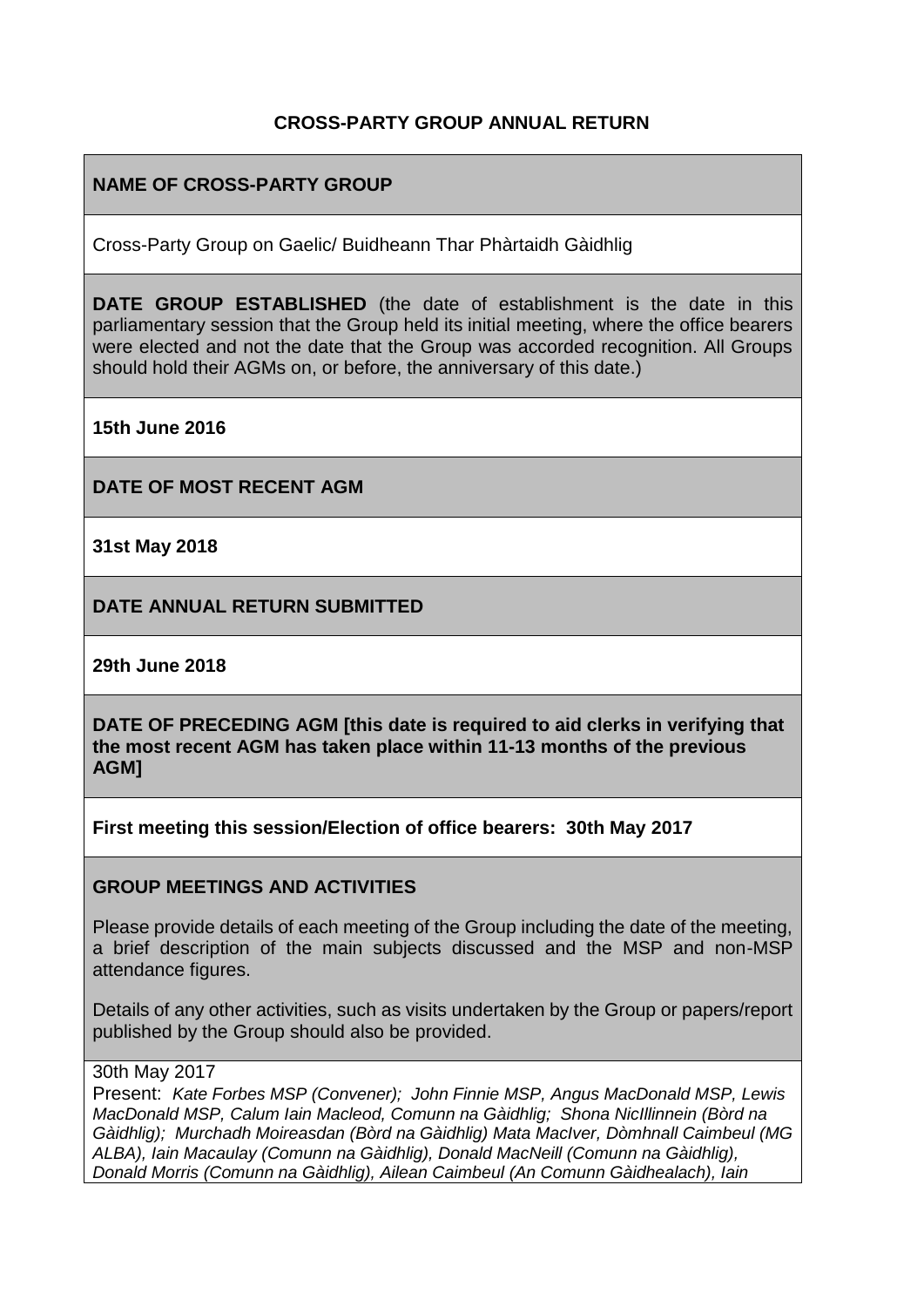*Moireasdan (An Comunn Gaidhealach), Ceitidh Mhoireach (Cearcall Comhraidh Dhun Eideann), Rob Dunbar (Oilthigh Dhùn Èidinn), Conchúr Ó Giollagáin (Oilthigh na Gàidhealtachd is nan Eilean), Julian de Spáinn General Secretary, (Conradh na Gaeilge), Dr Davyth Hicks, (Secretary, European Language Equality Network), Joan Esson (Education Scotland), Dòmhnall MacGhillemhoire (Stòrlann), Carole Henderson, Ruairidh MacIntyre (Scottish Government), Magaidh Wentworth (Comann nam Parant), Bria Mason, Stuart Pescodd (Scottish Government), Linda Roberts (Scottish Government), Jonathan Ferrier (Scottish Government), Beathag Mhoireasdan – simultaneous interpretation.* Business: Election of office bearers; Panel Debate: Brexit and the potential impact on Gaelic and other UK minority, indigenous languages. Update on progress with BBC Alba, FilmG and LearnGaelic.

#### 29th November 2017

Present: *Kate Forbes MSP (Convener)*

*Iain MacLeòid (An Comunn Gàidhealach), Shona NicIllinnein (Bòrd na Gàidhlig), Murchadh Moireasdan (Bòrd na Gàidhlig), Cllr. John A MacIver (Comhairle nan Eilean Siar), Doileag NicLeòid (Comhairle nan Eilean Siar), Cllr. Tormod Dòmhnallach (Comhairle nan Eilean Siar), Iain MacAmhlaidh (Comunn na Gàidhlig), Donald MacNeill (Comunn na Gàidhlig), Wilson MacLeòid (Edinburgh University), Jane Renton (Education Scotland), Dòmhnall Caimbeul (MG ALBA), Murchadh MacSuain (MG ALBA), Stuart Pescodd (Riaghaltas na h-Alba), Linda Roberts (Riaghaltas na h-Alba), Dòmhnall MacGhillemhoire (Stòrlann), Sheila Carvel Carole Henderson, Iain Cuimeanach, Ceitidh Mhoireach, Eoin Cuimeanach, Pupil, Gairloch High School, Cameron MacLennan, Pupil, Gairloch High School Dòmhnall Morris (Spòrs Gàidhlig), Katie MacInnes, Student, Glasgow University, Shannon Cowie, Student, Glasgow University*

Business: Panel discussion with school pupils and students: Young people's thoughts on Gaelic; Update on progress from Spòrs Gàidhlig.

### **MSP MEMBERS OF THE GROUP**

Please provide names and party designation of all MSP members of the Group.

John Finnie (Green)

Angus MacDonald (SNP)

Lewis MacDonald (Lab)

Rhoda Grant (Lab)

Donald Cameron (Con)

Willie Rennie (LibDem)

#### **NON-MSP MEMBERS OF THE GROUP**

For organisational members please provide only the name of the organisation, it is not necessary to provide the name(s) of individuals who may represent the organisation at meetings of the Group.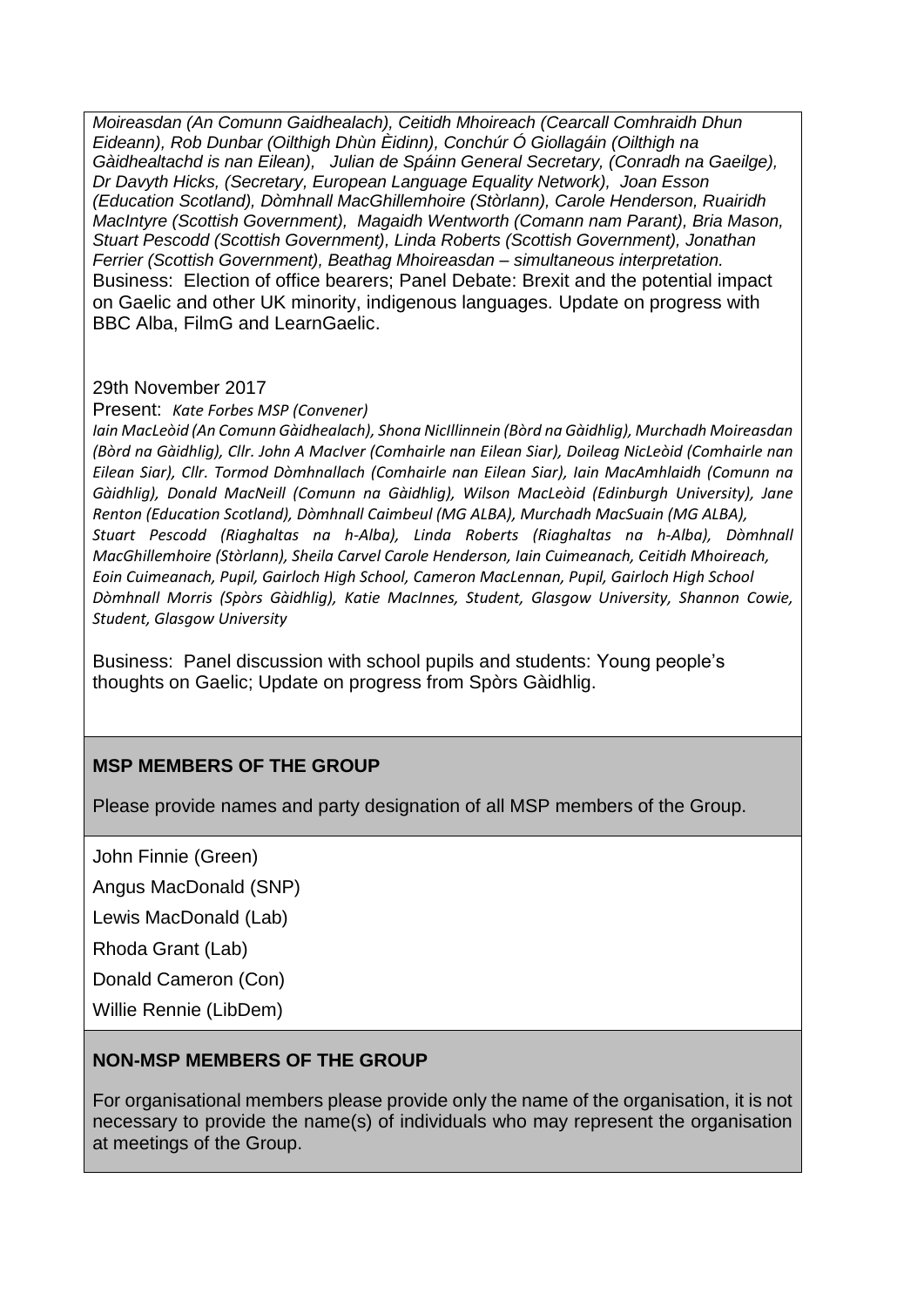| <b>Individuals</b> | <b>Carol Henderson</b>                                                                                                                                                                                                                        |
|--------------------|-----------------------------------------------------------------------------------------------------------------------------------------------------------------------------------------------------------------------------------------------|
| Organisations      | An Comunn Gàidhealach<br>Bòrd na Gàidhlig<br>Cearcall Còmhraidh Fiobha<br>Cearcall Còmhraidh Dhu<br>Comhairle nan Eilean Siar<br>Comhairle nan Leabhraichean<br>Comunn na Gàidhlig<br>Fèisean nan Gàidheal<br>MG Alba<br>The Highland Council |
|                    | University of the Highlands and Islands                                                                                                                                                                                                       |

# **GROUP OFFICE BEARERS**

Please provide names for all office bearers. The minimum requirement is that two of the office bearers are MSPs and one of these is Convener – beyond this it is a matter for the Group to decide upon the office bearers it wishes to have. It is permissible to have more than one individual elected to each office, for example, co-conveners or multiple deputy conveners.

| Convener               | Vacant                           |
|------------------------|----------------------------------|
| <b>Deputy Convener</b> | <b>Donald Cameron</b>            |
| Secretary              | Murdo Morrison, Bòrd na Gàidhlig |
| <b>Treasurer</b>       | N/A                              |

# **FINANCIAL BENEFITS OR OTHER BENEFITS RECEIVED BY THE GROUP**

Please provide details of any financial or material benefit(s) received from a single source in a calendar year which has a value, either singly or cumulatively, of more than £500. This includes donations, gifts, hospitality or visits and material assistance such as secretariat support.

Details of material support should include the name of the individual providing support, the value of this support over the year, an estimate of the time spent providing this